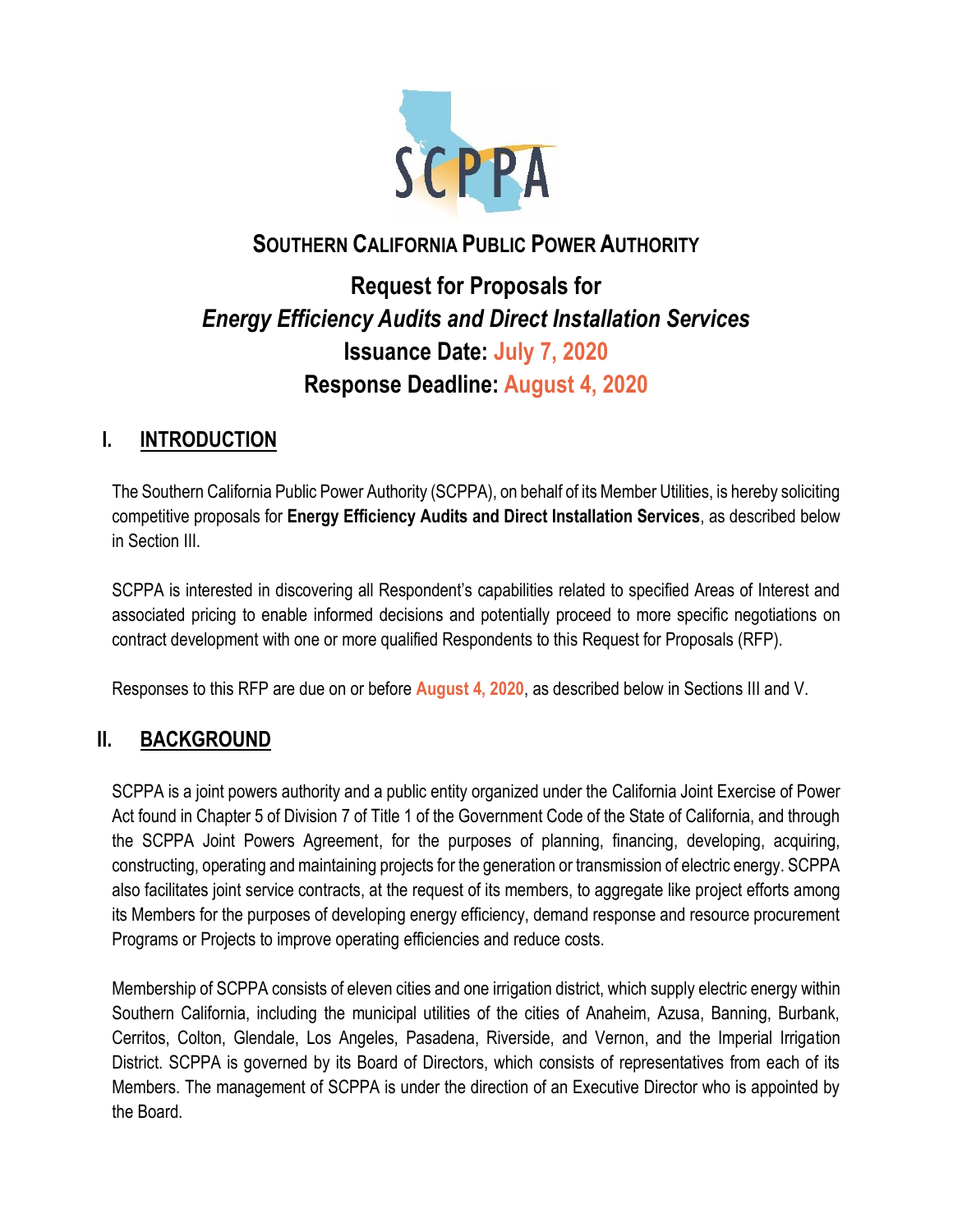Any service contract subsequently entered into by SCPPA pursuant to this RFP would be utilized directly by the interested Members to serve their respective utility customers' needs. The service and work products would be ordered and approved directly by SCPPA and/or the applicable Members and the billing would be administered through SCPPA.

### **III. AREAS OF INTEREST**

Certain SCPPA Members have expressed interest in Energy Efficiency Audits and Direct Installation Services to meet the needs of their municipalities as follows:

- 1. **Services**
	- Energy Audits Site visits and walk through assessments (In-person or Virtual as needed) to identify energy efficiency opportunities
	- Direct Installation Services Install the most cost-effective measures that will provide maximum energy efficiency savings for customers (as approved by Participating Member Utility)
	- Education Educate the customer on the value of energy efficiency measure(s) installed and how to use/apply the energy efficiency measure
	- *Optional Services*
		- $\circ$  Water Audits (must be tied to energy efficiency) Site visits and walk through assessments (In-person or Virtual as needed) to identify water/energy efficiency opportunities

#### 2. **Sectors**

- Multi-family
- Hospitality
- Small Business
- Municipal
- Residential

#### 3. **Typical Potential Measures**

- Heating Ventilation and Air Conditioning (HVAC)
- Lighting
- Refrigeration
- Appliances
- Smart Devices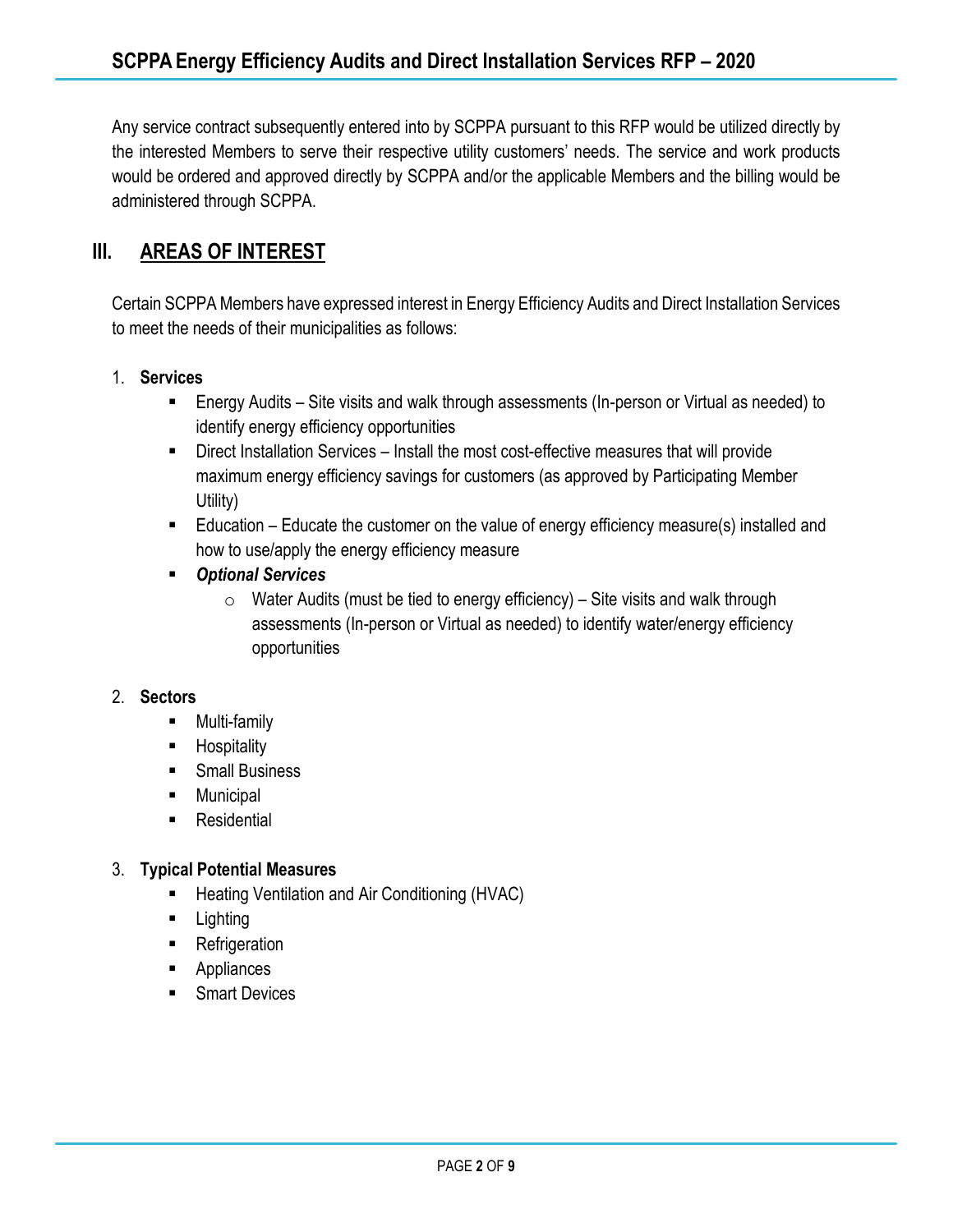# **Timeline / Schedule\***

| SCPPA RFP FOR ENERGY EFFICIENCY AUDITS AND DIRECT INSTALLATION<br><b>SERVICES SELECTION PROCESS</b> |                     |
|-----------------------------------------------------------------------------------------------------|---------------------|
| <b>SCHEDULE OF REQUIREMENTS</b>                                                                     | <b>DUE DATE(S)</b>  |
| <b>Issue RFP</b>                                                                                    | <b>July 7, 2020</b> |
| Inquiries Due                                                                                       | July 21, 2020       |
| Responses Due                                                                                       | August 4, 2020      |
| Review of Responses                                                                                 | August              |
| Interviews (If Necessary)                                                                           | August              |
| Selection of Respondent(s)                                                                          | September           |

**\***Timeline/Schedule is subject to change.

# **IV. PROPOSAL SUBMISSION REQUIRED ELEMENTS**

#### **1. TRANSMITTAL LETTER CONTENT:**

- **A.** A brief statement of the Respondent's understanding of the work to be done and commitment to perform the work as scheduled, including:
	- **I.** statement of work specifications; and
	- **II.** reference to any proposed contractual terms and conditions required by the Respondent; and
	- **III.** a summary of exceptions taken to the RFP requirements; and
	- **IV.** any and all expectations from SCPPA including, but not limited to: requirements definitions, strategy refinement, and staffing requirements to support the proposed project or program implementation.
- **B.** An officer authorized to bind must sign the proposal on behalf of the Respondent and must include the following declarations on the transmittal letter:

"This proposal is genuine, and not sham or collusive, nor made in the interest or in behalf of any person not herein named; the Respondent has not directly or indirectly induced or solicited any other Respondent to put in a sham bid, or any other person, firm or corporation to refrain from submitting a proposal; and the Respondent has not in any manner sought by collusion to secure for themselves an advantage over any other Respondent."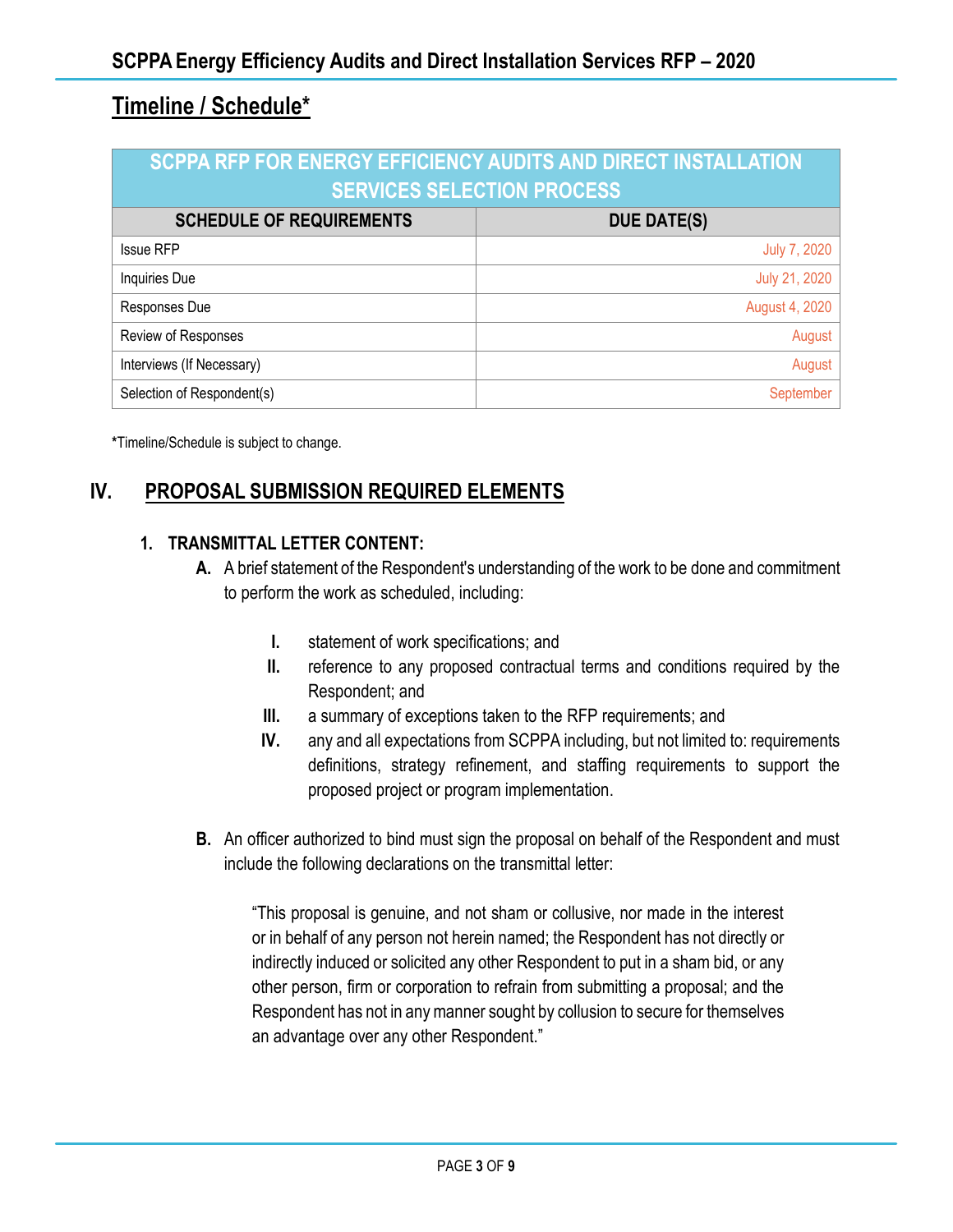### **2. RESPONDENT INFORMATION**:

Provide legal name of Company or Individual, physical street address, the name(s) and title(s) of the individual(s) authorized to represent the Respondent, including telephone number(s) and email address(es).

#### **3. PROPOSAL:**

Proposals must include a description of the proposed project or program, how it meets (or does not meet) each of the objectives of this RFP, and a detailed description addressing all of the Areas of Interest. Respondents may also include additional services, products, tasks, task elements and/or functions that may not be part of or included in the RFP, but are deemed by the Respondent to be pertinent and potentially valuable to SCPPA or its Members. SCPPA will have full discretionary authority to consider, accept and/or reject without cause such supplemental information that is not directly requested, included in or made part of the RFP.

#### **4. FEES:**

Pricing in all Proposals should be made based on good faith estimates of the requirements defined in this RFP. Please include all necessary details of specific examples or estimates of the fees, labor rates and service charges. Describe how the fees, rates or charges will be determined. Respondents shall also be prepared to provide a breakdown of the applicable overheads and fringe benefit costs that are part of any labor rates and other direct costs associated with the services to be performed.

#### **5. EXPERIENCE:**

Respondent shall clearly identify project participants and management team, including:

- **A.** Describe your firm's experience as may be applicable to this RFP, your organizational structure, management qualifications, and other contract related qualifications, including number of years firm has been in business.
- **B.** Specify key employees and describe their qualifications, experience and duties related to this RFP, including the office location(s) where work will be performed, in addition to the physical street address referenced above.
- **C.** Provide a commitment statement for the retention and use of key employees as proposed, their availability to initiate and sustain the proposal, as well as planned supplemental employees if key personnel are not available to assure project delivery.
- **D.** State whether Respondent will use subcontractors to perform services pursuant to the contract. Should the use of subcontractors be offered, the Respondent shall provide the same assurances of competence for the subcontractor, plus the demonstrated ability to manage and supervise the subcontracted work. Subcontractors shall not be allowed to further subcontract with others for work. The provisions of any contract resulting from this RFP shall apply to all subcontractors in the same manner as to the Respondent.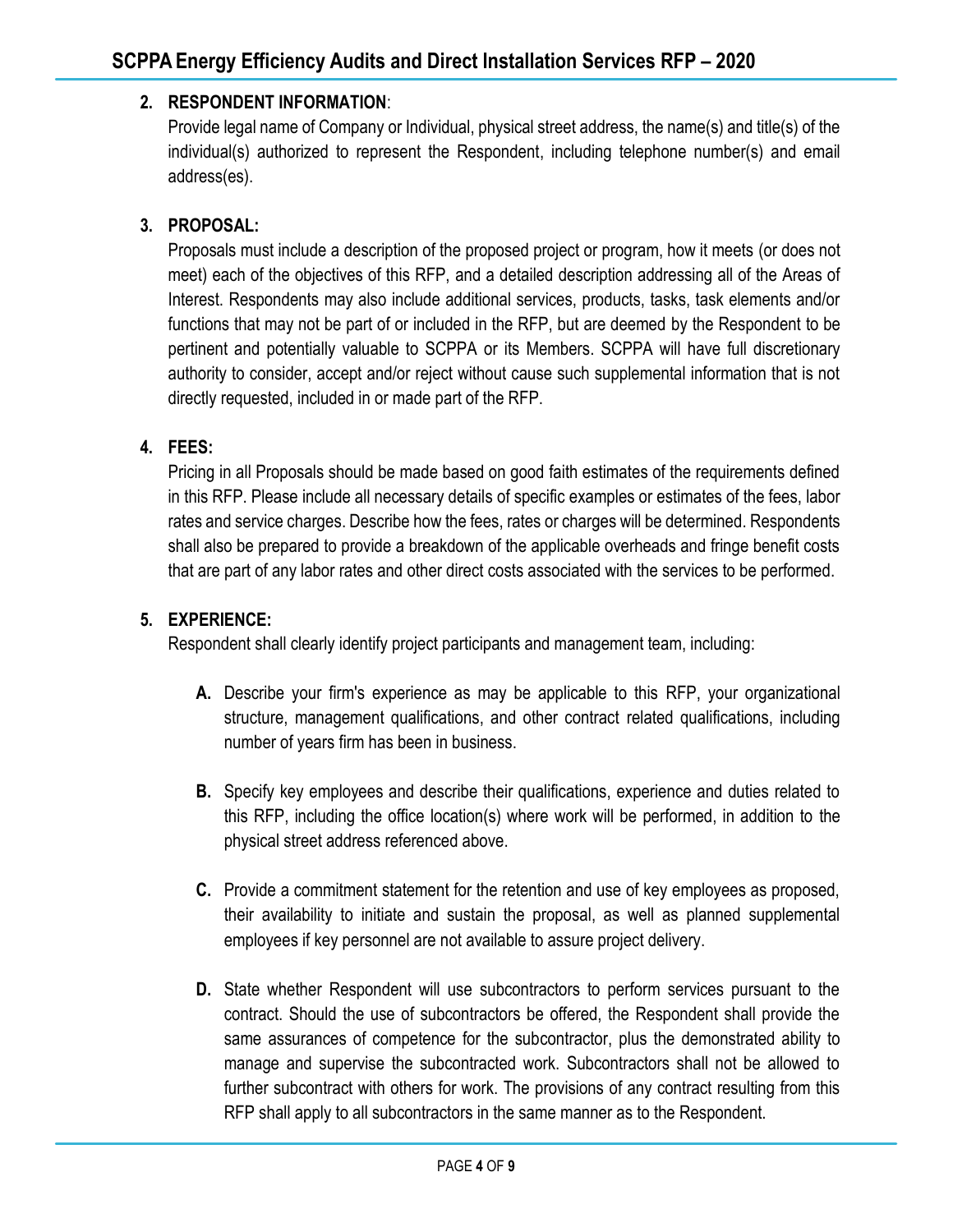**E.** Respondent shall indicate any and all pending litigation that could affect the viability of Respondent's proposal, continuance of existing contracts, operation or financial stability.

#### **6. REFERENCES:**

- **A.** Describe whether the Respondent has, within the last five (5) years, rendered any service to SCPPA or to any of SCPPA's Members, either as a contractor or subcontractor, either under the current Respondent's name or any other name or organization. If so, please provide details (status as prime or subcontractor, brief description of the contract, contract start and end date, the contract administrator name, and total actual contract expenditures).
- **B.** If the Respondent has not rendered any service within the last five (5) years to SCPPA or to any of SCPPA's Members, then please provide references over that period with the details described above including the counterparty for which services were provided.
- **C.** Identify existing related or relevant projects or programs which Respondent developed and/or operates that would demonstrate Respondent's capabilities in this area.
- **D.** Describe relevant program development and implementation experience, approach, and provide a list of references for similar projects completed.

### **V.PROPOSAL SUBMISSION DELIVERY REQUIREMENTS**

There will not be an initial Respondent's conference associated with this RFP. The deadline to submit Clarification questions on this RFP will be **4:00PM (PDT) – July 21, 2020**. All questions should be submitted electronically via email to **[AuditsDIRFP@scppa.org](mailto:AuditsDIRFP@scppa.org)** referencing **Energy Efficiency Audits and Direct Installation Services** in the subject line. Answers to questions that SCPPA, at its sole determination and discretion, deems to be substantive or that would place the inquisitor at a distinct and unfair advantage to other potential Respondents will be posted on SCPPA's website alongside the solicitation at **<http://scppa.org/page/RFPs-Programs>** soon as a practicable after the date received, but no later than **July 28, 2020** It is the responsibility of potential Respondents to review this website for any and all postings.

One (1) electronic copy of your proposal and any supporting documentation must be delivered to **[AuditsDIRFP@scppa.org](mailto:AuditsDIRFP@scppa.org)** by no later than **4:00PM (PDT) – August 4, 2020**.

Additionally, one (1) hard copy of your proposal, including a transmittal letter of authentic offer, and any supporting documentation may be, but is not required to be, submitted with the electronic copy of your submittal, by no later than the time and date referenced above, to:

> Southern California Public Power Authority **Energy Efficiency Audits and Direct Installation Services Attention:** Bryan Cope and Joanna Lopez 1160 Nicole Court Glendora, California 91740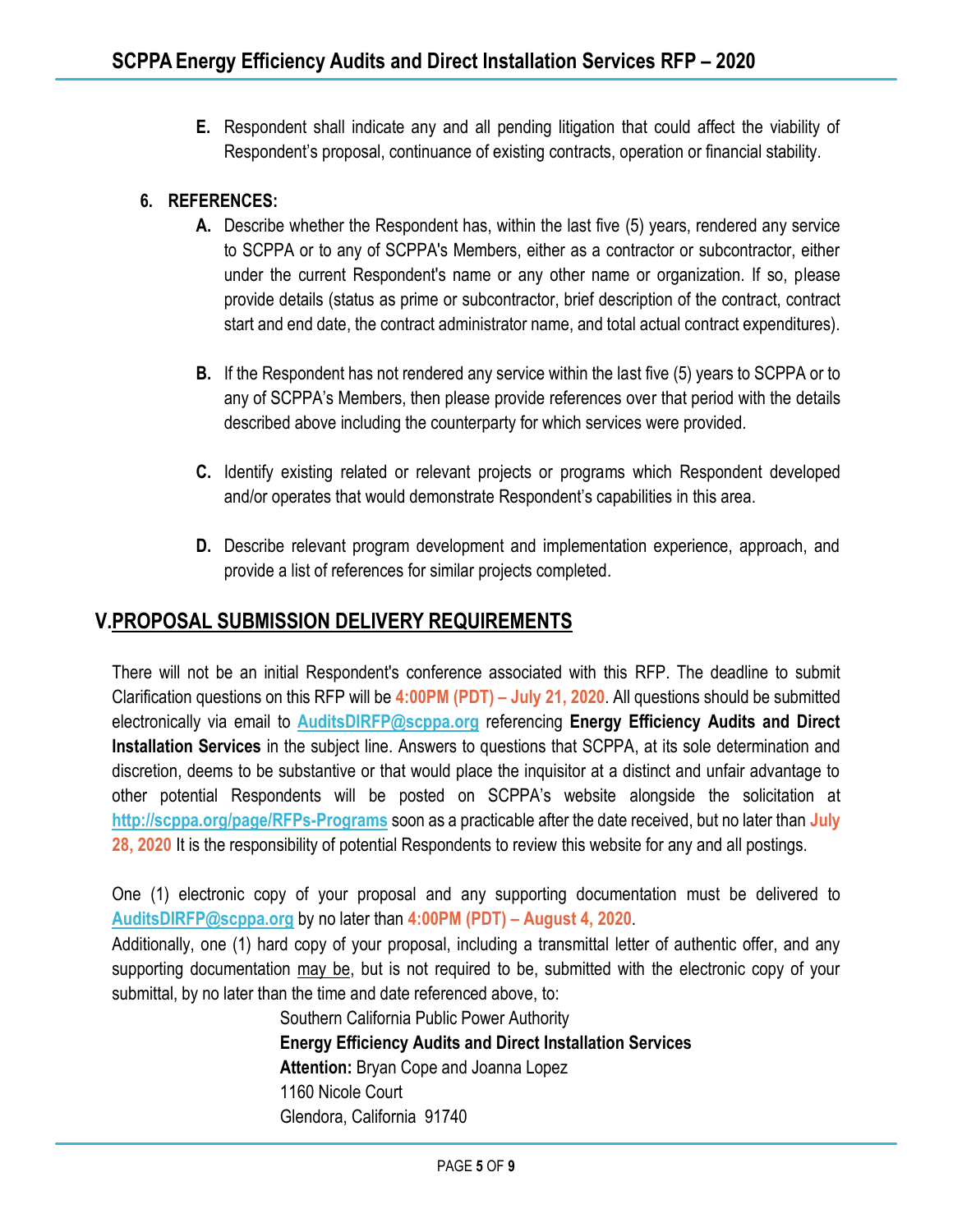No contact should be made with the Board of Directors, committees or working group representatives, or SCPPA Members concerning this RFP.

All information received by SCPPA in response to this RFP is subject to the California Public Records Act and may be subject to the California Brown Act and all submissions may be subject to review in the event of an audit.

### **VI.TERMS AND CONDITIONS**

- **1.** SCPPA reserves the right to cancel this RFP at any time, reject any and all proposals and to waive irregularities.
- **2.** SCPPA shall determine at its sole discretion the value of any and/or all proposals including price and non-price attributes.
- **3.** Proposals may be sub-divided or combined with other proposals, at SCPPA's sole discretion.
- **4.** SCPPA shall perform an initial screening evaluation to identify and eliminate any proposals that are, for example, not responsive to the RFP, do not meet the minimum requirements set forth in the RFP, are not economically competitive with other proposals, or are submitted by Respondents that lack appropriate creditworthiness, sufficient financial resources, or qualifications to provide dependable and reliable services for this RFP.
- **5.** SCPPA reserves the right to submit follow up questions or inquiries to request clarification of information submitted and to request additional information from any one or more of the Respondents.
- **6.** SCPPA reserves the right, without qualification and in its sole discretion, to accept or reject any or all proposals for any reason without explanation to the Respondent, or to make any award to that Respondent, who, in the opinion of SCPPA, will provide the most value to SCPPA and its Members.
- **7.** SCPPA may decline to enter into any potential engagement agreement or contract with any Respondent, terminate negotiations with any Respondent, or to abandon the request for proposal process in its entirety.
- **8.** SCPPA reserves the right to make an award, at its sole discretion, irrespective of price or technical ability, if SCPPA determines that to do so would result in the greatest value to SCPPA and its Members.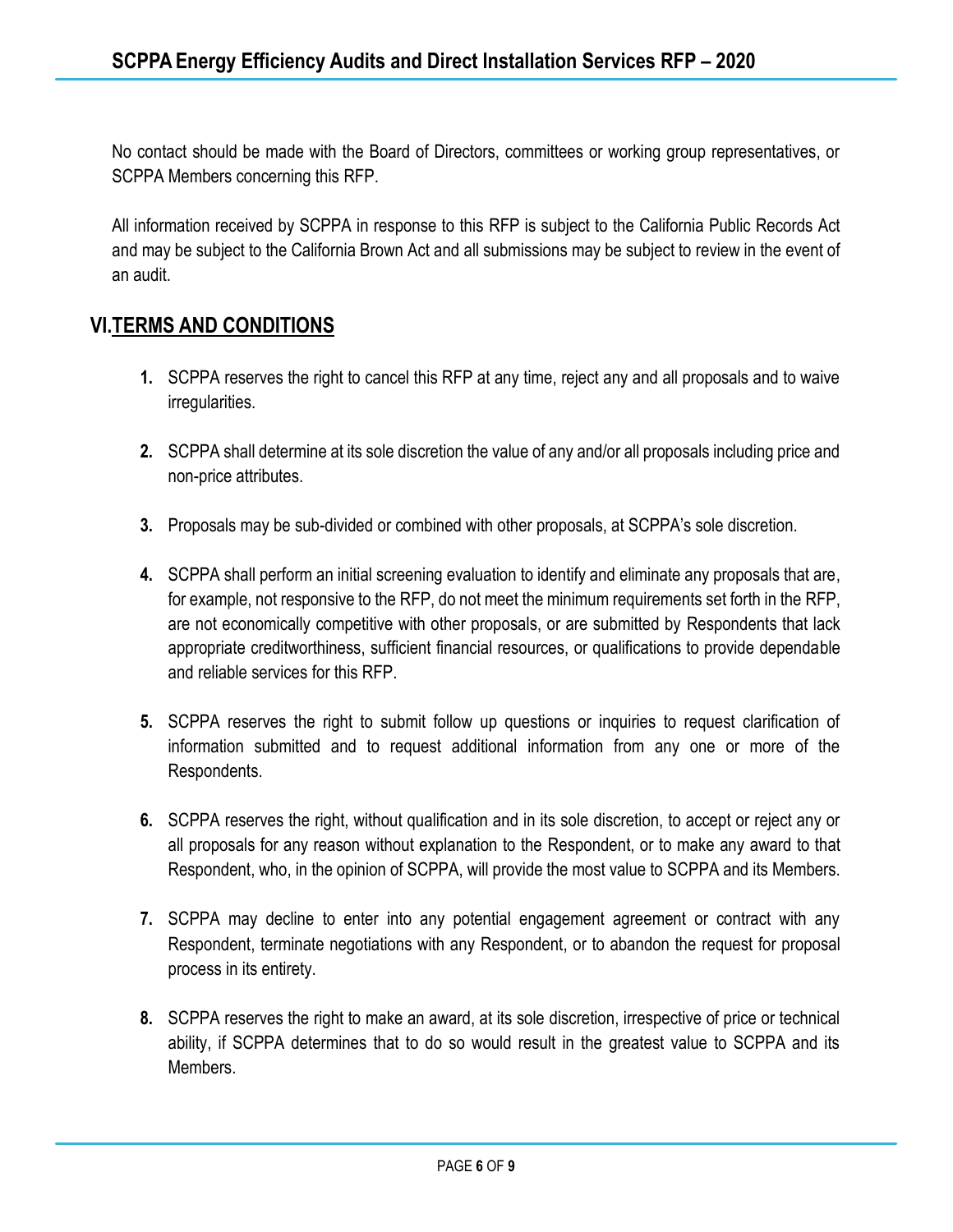- **9.** Those Respondents who submit proposals agree to do so without legal recourse against SCPPA, its Members, their directors, officers, employees and agents for rejection of their proposal(s) or for failure to execute or act on their proposal for any reason.
- **10.** SCPPA shall not be liable to any Respondent or party in law or equity for any reason whatsoever for any acts or omissions arising out of or in connection with this RFP.
- **11.** SCPPA shall not be liable for any costs incurred by any Respondents in preparing any information for submission in connection with this RFP process or any and all costs resulting from responding to this RFP. Any and all such costs whatsoever shall remain the sole responsibility of the Respondent.
- **12.** SCPPA may require certain performance assurances from Respondents prior to entering into negotiations for work that may result from this RFP. Such assurances may potentially include a requirement that Respondents provide some form of performance security.
- **13.** Prior to contract award, the successful Respondent shall supply a detailed breakdown of the applicable overheads and fringe benefit costs that are part of the labor rates and other direct costs associated with the services to be performed.
- **14.** SCPPA Members, either collectively or individually may contact Respondents to discuss or enter into negotiations regarding a proposal. SCPPA is not responsible or liable for individual Members interactions with the Respondent which are not entirely conducted through SCPPA or at SCPPA's option or election to engage the Respondent as defined within the RFP.
- **15.** Submission of a Proposal constitutes acknowledgement that the Respondent has read and agrees to be bound by the terms and specifications of this RFP and any addenda subsequently issued by SCPPA.
- **16.** Information in this RFP is accurate to the best of SCPPA's and its Members' knowledge but is not guaranteed to be correct. Respondents are expected to complete all of their due diligence activities prior to entering into any final contract negotiationswith SCPPA.
- **17.** SCPPA reserves the right to reject any Proposal for any reason without cause. SCPPA reserves the right to enter into relationships with more than one Respondent, can choose not to proceed with any Respondent with respect to one or more categories of services, and can choose to suspend this RFP or to issue a new RFP that would supersede and replace this RFP.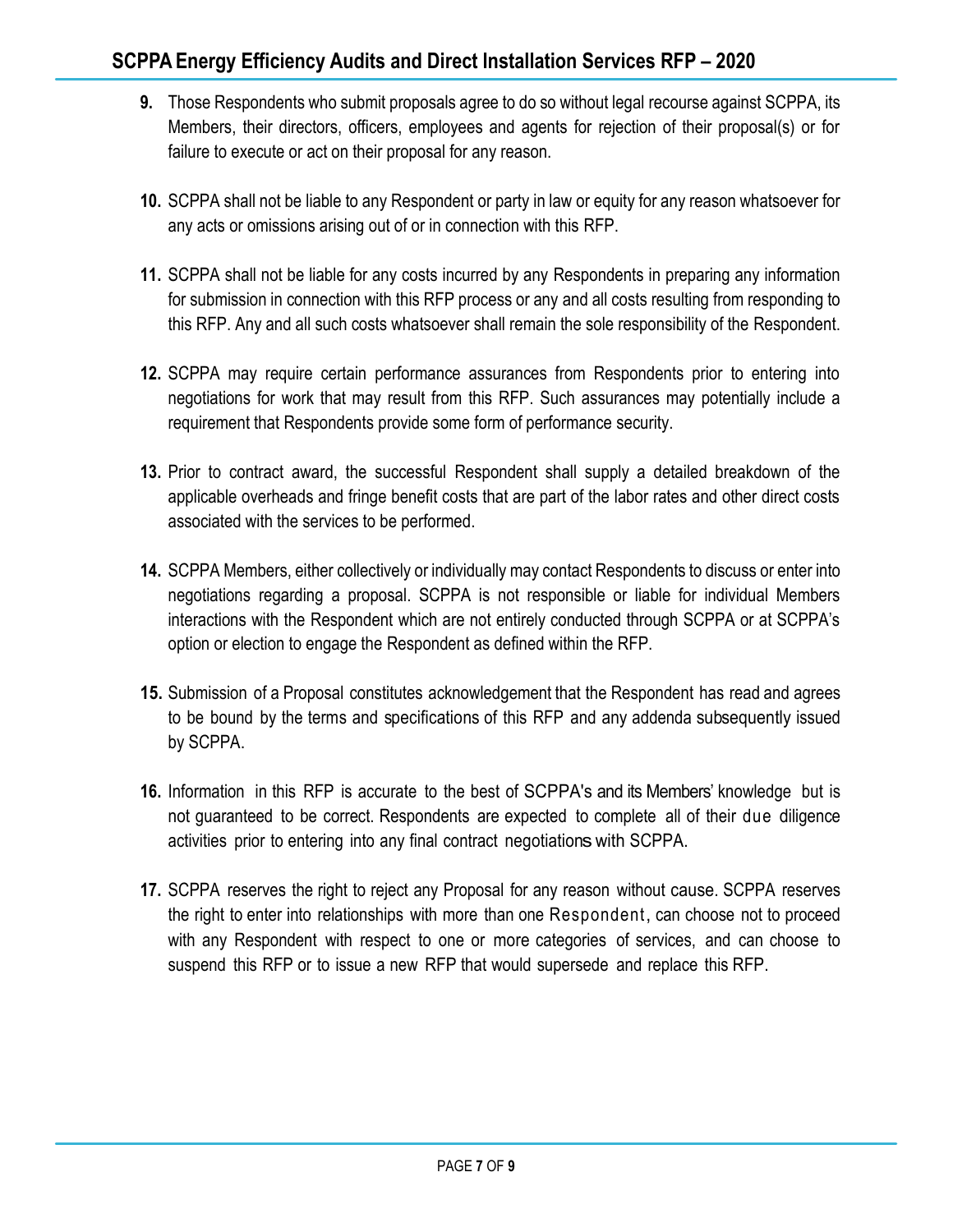### **VII.ADDITIONAL REQUIREMENTS FOR PROPOSAL**

#### **1. CONSIDERATION OF RESPONSES:**

Submitted proposals should be prepared simply and economically, without the inclusion of unnecessary promotional materials. Proposals should be submitted on recycled paper that has a minimum of thirty percent (30%) post-consumer recycled content and duplex copied (double-sided pages) where possible.

#### **2. INSURANCE, LICENSING, OR OTHER CERTIFICATION:**

If selected, the Respondent will be required to maintain sufficient insurance, licenses, or other required certifications for the type of work being performed. SCPPA or its Members may require specific insurance coverage to be established and maintained during the course of work and as a condition of award or continuation of contract.

#### **3. NON-DISCRIMINATION/EQUAL EMPLOYMENT PRACTICES/AFFIRMATIVE ACTION PLAN:**

If selected, the Respondent and each of its known subcontractors may be required to complete and file an acceptable Affirmative Action Plan. The Affirmative Action Plan may be set forth in the form required as a business practice by the Department of Water and Power of the City of Los Angeles which is SCPPA's largest Member.

#### **4. LIVING WAGE ORDINANCE:**

If selected, the Respondent may be required to comply with the applicable provisions of the City of Los Angles Living Wage Ordinance and the City of Los Angeles Service Contract Workers Retention Ordinance. The Living Wage Ordinance provisions are found in Section 10.36 of the Los Angeles City Administrative Code; and the Service Contract Workers Retention Ordinance are found in Section 10.37 of the Los Angeles Administrative Code (SCWRO/LW0).

#### **5. PREVAILING WAGE RATES:**

If selected, the Respondent will be required to conform to prevailing wage rates applicable to the location(s) where any work is being performed. Workers shall be paid not less than prevailing wages pursuant to determinations of the Director of Industrial Relations as applicable in accordance with the California Labor Code. To access the most current information on effective determination rates, Respondent shall contact:

> Department of Industrial Relations Division of Labor Statistics and Research PO Box 420603, San Francisco, CA 94142-0603 Division Office Telephone: (415) 703-4780 Prevailing Wage Unit Telephone: (415) 703-4774 Web: **[HTTP://WWW.DIR.CA.GOV/DLSR/DPREWAGEDETERMINATION.HTM](http://www.dir.ca.gov/dlsr/DPreWageDetermination.htm)**